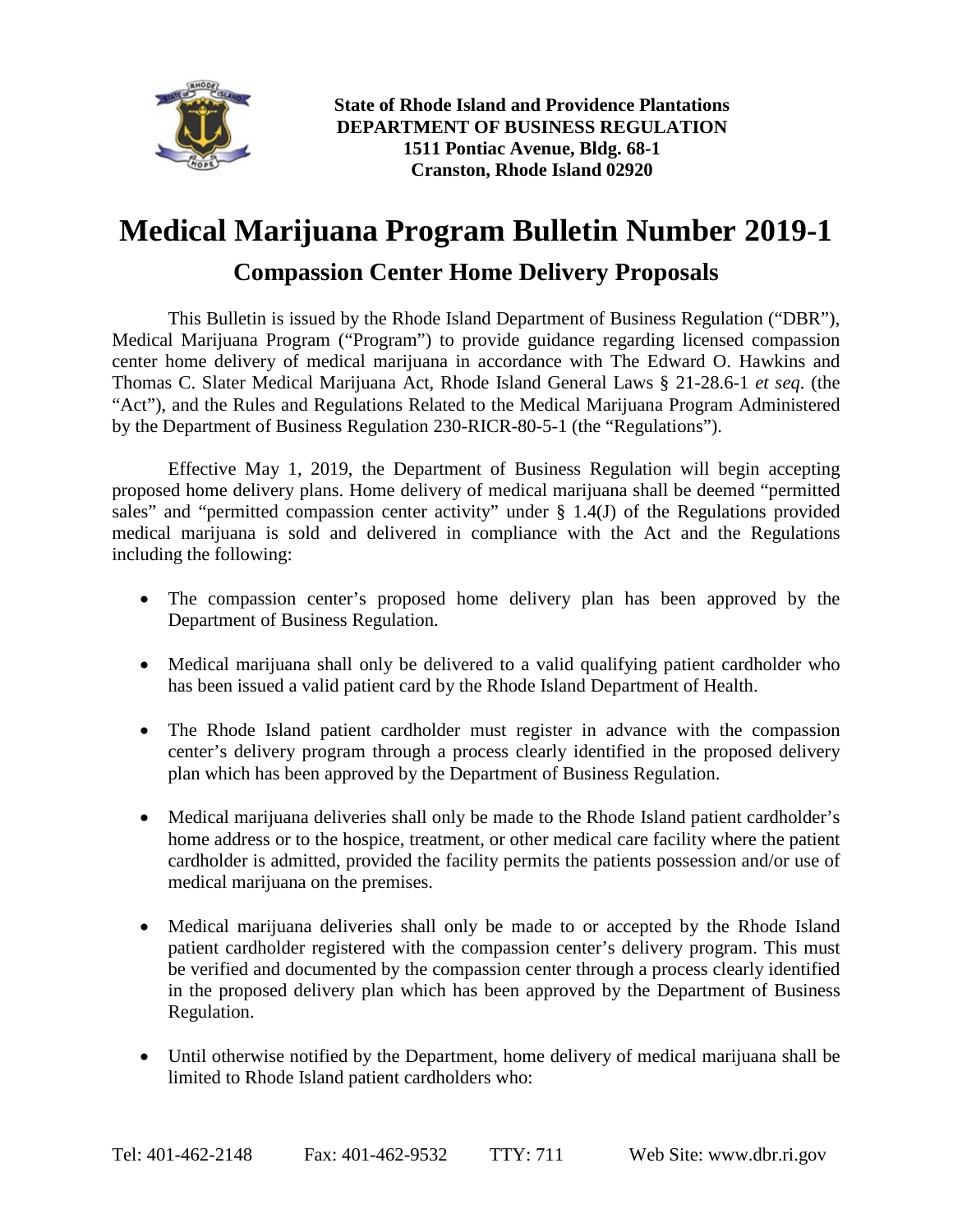- (a) do not have a caregiver or authorized purchaser registered with the compassion center to make purchases on their behalf, or;
- (b) are eligible for hospice care, or who are currently undergoing chemotherapy or radiation treatment, or;
- (c) patients who are homebound and unable to travel or have a valid handicap parking license or permit; and
- (d) patients who qualify for home delivery under (b) or (c) above must submit a letter to the compassion center to that effect signed by a physician licensed to practice medicine in Rhode Island when registering for home delivery.
- Compassion centers may only conduct home delivery between the hours of 8:00 a.m. and 8:00 p.m.
- All home deliveries must be paid for in advance. Compassion centers may not collect cash or any other payment at the time of delivery.
- All orders, payments, and deliveries must be tracked in the compassion center's seed to sale system and within the limits of the Act. The Department of Business Regulation must have real time, and if requested, remote access to these systems and any other logs or systems tracking home deliveries which are approved by the Department.
- A home delivery vehicle, or personnel operating in accordance with this guidance and § 1.4(J) may not possess more than \$7,500 worth of medical marijuana products at a time.
- A home delivery vehicle, or personnel operating in accordance with this guidance and § 1.4(J) may satisfy the requirement of having two personnel accompany the delivery vehicle by having one personnel following in a trail vehicle or by incorporating an approved surveillance system into the vehicle which films and documents delivery activity of one delivery personnel to the Department's satisfaction.
- Compassion centers must make delivery to eligible Rhode Island patient cardholders statewide and may not refuse delivery to a patient based on the location of their home unless it is for a reason approved by the Department of Business Regulation.
- Compassion centers must make delivery available to each of their eligible Rhode Island patients at least once every fifteen (15) days.
- Delivery personnel may not accept tips or compensation of any kind from the Rhode Island patient to whom they are delivering or otherwise in connection with delivery.
- Compassion centers may not charge a delivery fee in excess of \$20.00 per delivery and must implement a discounted or free delivery policy for patients who qualify under subsections (b) or (c) above.
- Products available for delivery must follow the same pricing structure as products sold through the compassion center's retail location.